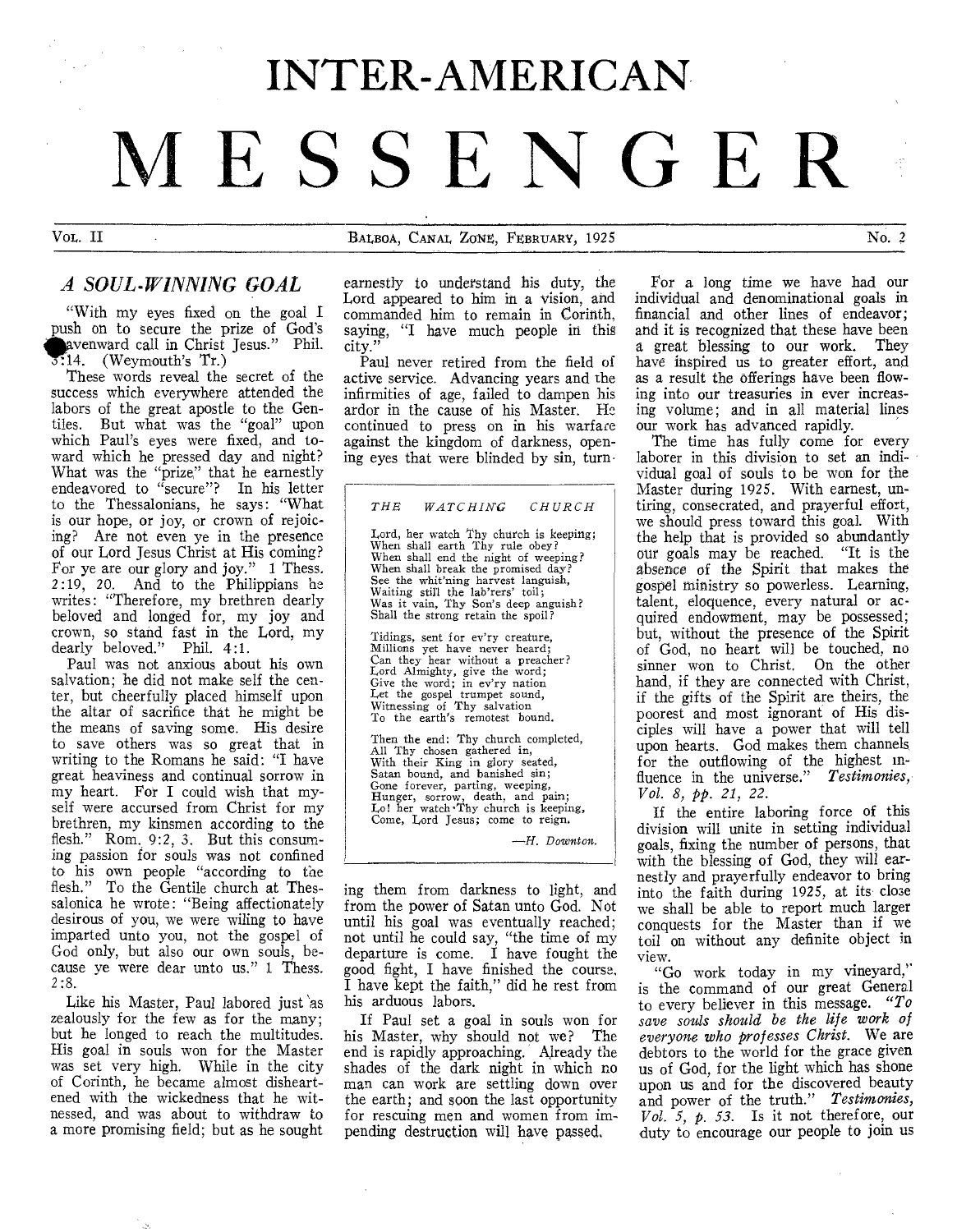in a systematic effort to save the lost, and each to bring one or more to Christ and this truth during the year? What rejoicing there will be in heaven if we should reach such a goal! And with the church endowed with the Holy Spirit this is possible.

Daily at the division office, in the worship hour, and in our private devotions, we will join you in prayer for a mighty revival of spiritual power through all our churches and for a larger ingathering of souls than we have ever known in this field.

E. E. ANDROSS.

#### *"AS SOON AS ZION TRAVAILED, SHE BROUGHT FORTH HER CHILDREN"*

سنغب

The prophet Isaiah is known as the prophet evangelist. No other Jewish prophet wrote as he wrote nor saw as he saw. The last part of his book relates largely to the gospel age, and deals directly with the life and work of Christ, and the spread of the gospel in later times. In vision he saw Christ in His humanity dwelling among men; and it was he who tenderly spoke of His life and death and great humiliation. From some of the prophet's statements-, he seemed to foresee the gospel going to all nations, and the gathering of the people of God for their final reward. And it was he who gave utterance to the significant words, "For as soon as Zion travailed, she brought forth her children."

The quotation is one of those poetical figures of speech so often found in the writings of the Jewish prophets, making a direct appeal to the imagination, and fastening itself upon the memory for all time. Zion here stands for the church militant. It represents the church in all her activities proclaiming the gospel to a lost world. Naturally, too, it stands for every workman who is used as a mouthpiece for God to herald the good news.

Travailing is often used in Scripture to picture an individual or a people in great agony. Generally the word is used to represent the painful labor of child<sup>3</sup> birth. It stands for suffering, exhausting labor, the limit of pain that humanity can endure. The picture is directly opposite to ease, pleasure, indifference. In this setting it represents the church of Christ in service winning souls to believe in Christ as the Saviour of sinners. "For as soon as Zion travailed, she brought forth her children."

To preach the gospel is never set forth in the Scriptures as an easy task. True labor for souls demands the hardest work of which any man is capable. It lays hold of all his latent forces, and draws on his vitality as few other things can. It commands all his knowledge, all his skill, all his tact. All his spiritual forces are thrown into his work, that souls may be born anew.

I once went into a theater to hear a sermon preached by a man from whom I expected much. I listened from the reading of the text till he said, "Amen." There was not one word about sin, or the need of a Saviour, or what the end of sin means. I listened to the tone of voice, to the prayer, to every word that was spoken, and there was not one thing to win a soul to Christ. It was a mere lecture on a topic familiar to the preacher. There was no salvation in all that he said.

0 where is there the travail for souls that we find set forth in the Scriptures? Have we lost the art of soul-winning? Have we become a mere set of lecturers, knowing nothing of the burden for souls that men should carry on their hearts? Intellectuality, eloquence, oratory, and fine rhetoric do not win men to Christ. Well organized sermons, delivered with faultless diction, do not lead men to hate sin and cry out, "What must I do to be saved?" It is the spirit that is in the man, that looks through his eyes. that speaks in his words, that modulates his voice, that broods over the whole audience like a mighty, holy influence, that causes sinners to cry for mercy. A man cannot speak after this manner, Spirit-filled, till he has wrestled with the Lord like Jacob of old. Such soulwinning sermons can come from the lips of him only who has been closeted with God and has received "the law at His mouth."

In the true minister the great dominant, controlling desire must be, like that of John Knox for Scotland, "Give me souls or I die." When that passion surges in the breast and cries in the heart, till all earthly things seem worthless compared to this one thing, souls will be born into the kingdom of God. In the night seasons there will be prevailing prayer that will say, "I will not let Thee go, unless 'Thou bless me." There will be prayer for particular men and women for whom we are in such "travail" of soul that we can find no comfort till we see them saved. When the minister of God cries in tears, "Spare Thy people, 0 Lord, and give not Thine heritage to reproach," sinners will find the Lord.

What a reckoning we must give to God! We must account not only for what we have done, but for what we ought to have done in the name of the Lord. Our influence will all count in that day. Our zeal, our tone of voice, our

earnestness, all will count. True travail of soul is what God wants to see among His workers; for then they will no longer be unfruitful in their ministry.

*—I. H. Evans.* 

### *THE GUIANA MISSION MEETING*

Returning from the autumn council, Pastor W. E. Baxter and the writer attended a general meeting at Georgetown, British Guiana, November 21-30. Representatives from the twelve churches in British Guiana and from one in Dutch Guiana were present. Pastor C. B. Sutton, field missionary secretary for the Caribbean union, had spent some time there preparing for the meeting. Wi the help of the local brethren, he had all in readiness for the opening session. The meetings were held in our church, with the exception of the Sunday night meetings which were held in the largest theater in the city. With just a little advertising, we had from 1500 to 1700 present at these services, and an excellent interest was manifested in the truths presented. It was unfortunate that we were not able to follow up the interest that was apparent. As soon as possible, however, this will be done.

The three Guianas were organized into a separate mission, to be known as the "Guiana Mission," and Pastor D. C. Babcock was called from the Virgin Islands to take the superintendency. For some time this field has been under the supervision of the South Caribbean conference; but, because of the long distance from headquarters this arrangement proved to be impracticable. This mission begins its separate organized life with a membership of about 500, and a population of 470,827. In British Guiana there are about 125,000 East Indians. Although a few of this race are faithful members of our church, it can hardly be said that our work for them has begun. In Trinidad there are more East Indians than in Guiana; still we do not have a worker in either place devoting his time to this people. Urgent calls are coming to us from them; and to these calls we must no longer turn a deaf ear.

That which stirred the hearts of our people more than any other one thing, was the thought of soon being able to reach the aboriginal Indians for whom Elder Davis labored and finally gave his life. Thirteen years have now passed since his death; and during all this time no serious effort has been made to reach the 300 or more Indians, who according to the best information we have obtained, embraced the truth, and are still waiting for the coming of some one to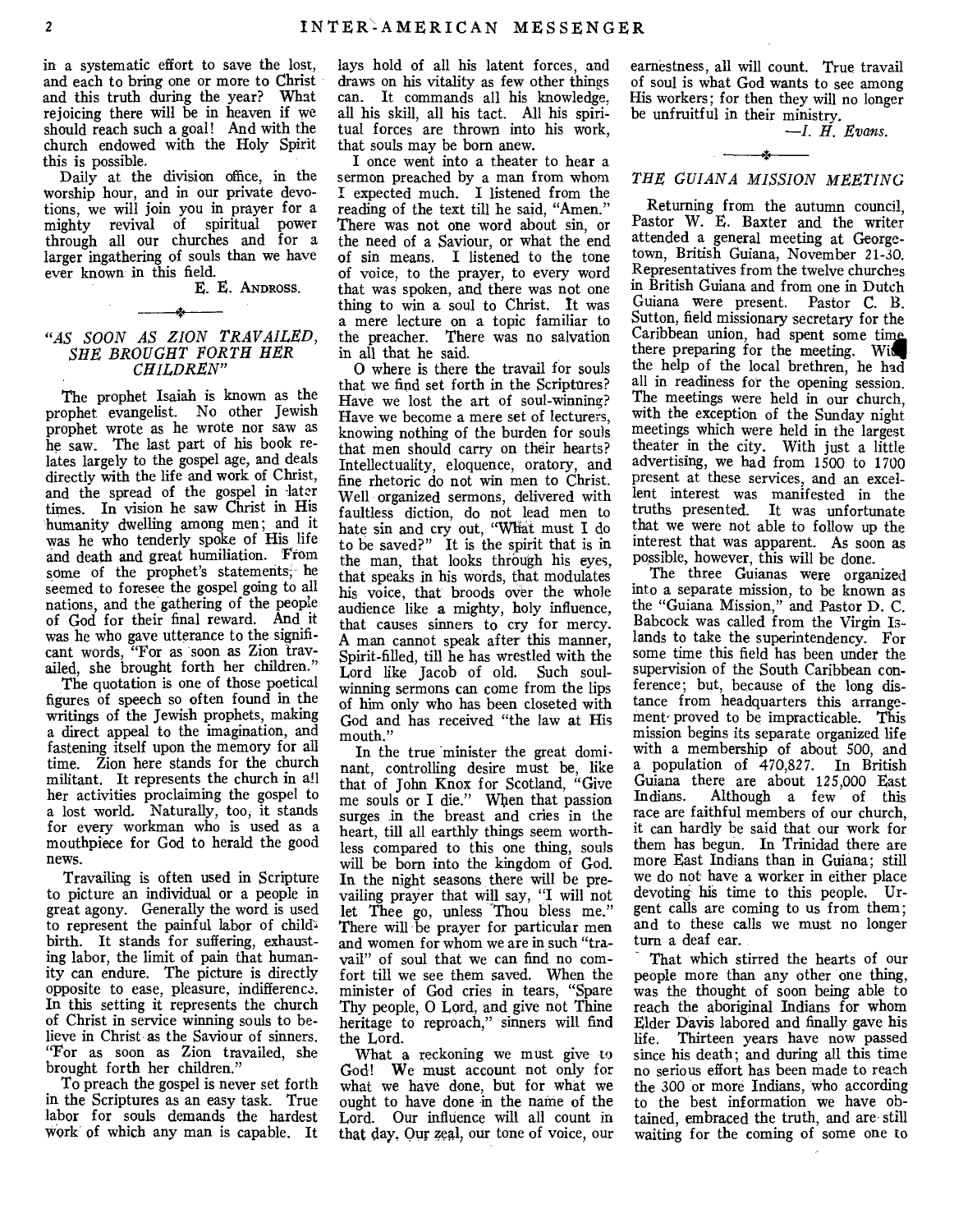take up the work Brother Davis was compelled by death to lay down.

Definite plans were laid to send two or three back through the jungle to the highland savannahs where the Indians dwell. This will be a very hard trip, requiring six or seven weeks aside from the time spent among the Indians. Much of this journey must be made on foot, and must be undertaken during the dry season from December till April.

The way before us among all the races represented in this field seems fully prepared; and we are urged forward into a more aggressive propaganda in the interest of the blessed truth committed<br>to us. The eternal destiny of every ul is dependent upon his or her relation to this saving message. As custodians of the only message that God has sent to prepare a people among all nations for the second advent of our Lord, let us do more than we have ever done to place this message before all the people in the printed page and through the living messenger.

"The harvest truly is great, but the laborers are few: pray ye therefore the Lord of the harvest, that he would send forth laborers into the harvest." Luke 10:2.

Throughout this good meeting, except on Sabbath, our dear people gathered regularly at our church, in the suburbs of the city, at five o'clock in the morning for a devotional meeting. This service had the largest attendance of any through the day; and was perhaps the most blessed; and still all the meetings were very good, for the Spirit of God was with us to do His office work upon our hearts, and this heavenly Guest was given a hearty welcome.

E. E. ANDROSS.

#### *IN TRINIDAD AND VENEZUELA*

On the evening of December 4, the South Caribbean conference opened its biennial session at Port of Spain, Trinidad. Our church there, which seats about 700, was well filled, while quite a number found seats and standing room in the driveway by the side, over which a canvass had been stretched in anticipation of the large attendance. The space thus sheltered was none too large to accommodate the overflow attendance.

A short distance from the church, on a vacant lot, away from the gaze of the busy street by a high stone wall, was the young people's tent. Both places of meeting were attractively decorated with beautiful plants and appropriate mottoes; and from first to last a spirit of deep devotion permeated the large delegation. Pastors E. E. Andross, W. E. Baxter, and C. B. Sutton, the field secretary of the Caribbean union, assisted the local laborers through the entire meeting, and led out in the worker's institute that followed.

The same Spirit, that has sent forth so many workers from our churches in Jamaica, is leading our faithful believers in the South Caribbean conference out into successful soulwinning work; and it was, indeed, refreshing to meet them in their conference session. Their hearty "amens," earnest prayers, and ringing testimonies, together with their eagerness to learn more of the truth and more of the advancement of the message we all love, helped to make the meeting one long to be remembered.

In the opening business session of the conference, the workers presented the names of eight new churches for admis-<br>sion into the conference family. The sion into the conference family.



DELEGATES ATTENDING GUIANA GENERAL MEETING

president's report showed a large increase in membership during the biennial period. This very encouraging message brought forth many hearty "amens"; as did also the good reports from the various departments. Altogether these reports showed encouraging progress along all lines of church activities; and all felt grateful to God for these manifestations of His divine leadership.

The general election returned the same leaders to office, with the exception of Pastor J. D. Wood, our faithful Missonary Volunteer secretary, who was called to devote his entire time to the ministry where his services were greatly needed. Pastor H. J. Edmed was re-elected to the presidency, Brother Benjamin Yip to the office of secretary-treasurer, Sister Ethel Edmed to the tract society work, while Sister M. E. Robertson was asked to add to her former duties as Sabbath School and Educational secretary those of the Missionary Volunteer departments. Brother Paul Shakespeare, recently called from the States to direct in the colporteur work in that field, was giving himself enthusiastically to its development.

Before the workers and other delegates, left, however, the Leeward and Virgin islands were formed into a separate mission to be known as the "Leeward Islands Mission"; and Pastor Edmed, who has grown grey in the service of this Cause, volunteered to take the strenuous task of leading out in the work of this new field. In harmony with his wishes, he was released to accept his appointment as superintendent of the newly organized mission. His daughter, Sister Ethel Edmed was called to serve as its secretary-treasurer and tract society secretary, while Sister M. E. Robertson was asked to foster the Sabbath School and Missionary Volunteer work; and Brother George Richard, the Home Missionary department. We bespeak for this new mission rapid progress.

Pastor and Sister D. D. Fitch, then on furlough in the States, were called to join Brother Benjamin Yip and others in the work in Trinidad and the other islands that now constitute the South Caribbean conference. Pastor Fitch will serve as its president, while Sister Fitch will help others in carrying the departmental work.

Before the workers left the biennial session, they set high personal goals in soul winning work. As they strive to reach these goals, surely God will give the increase. As I recall the earnestness of the delegates and visitors—old and young—I am happy to believe that the new period, just begun, will show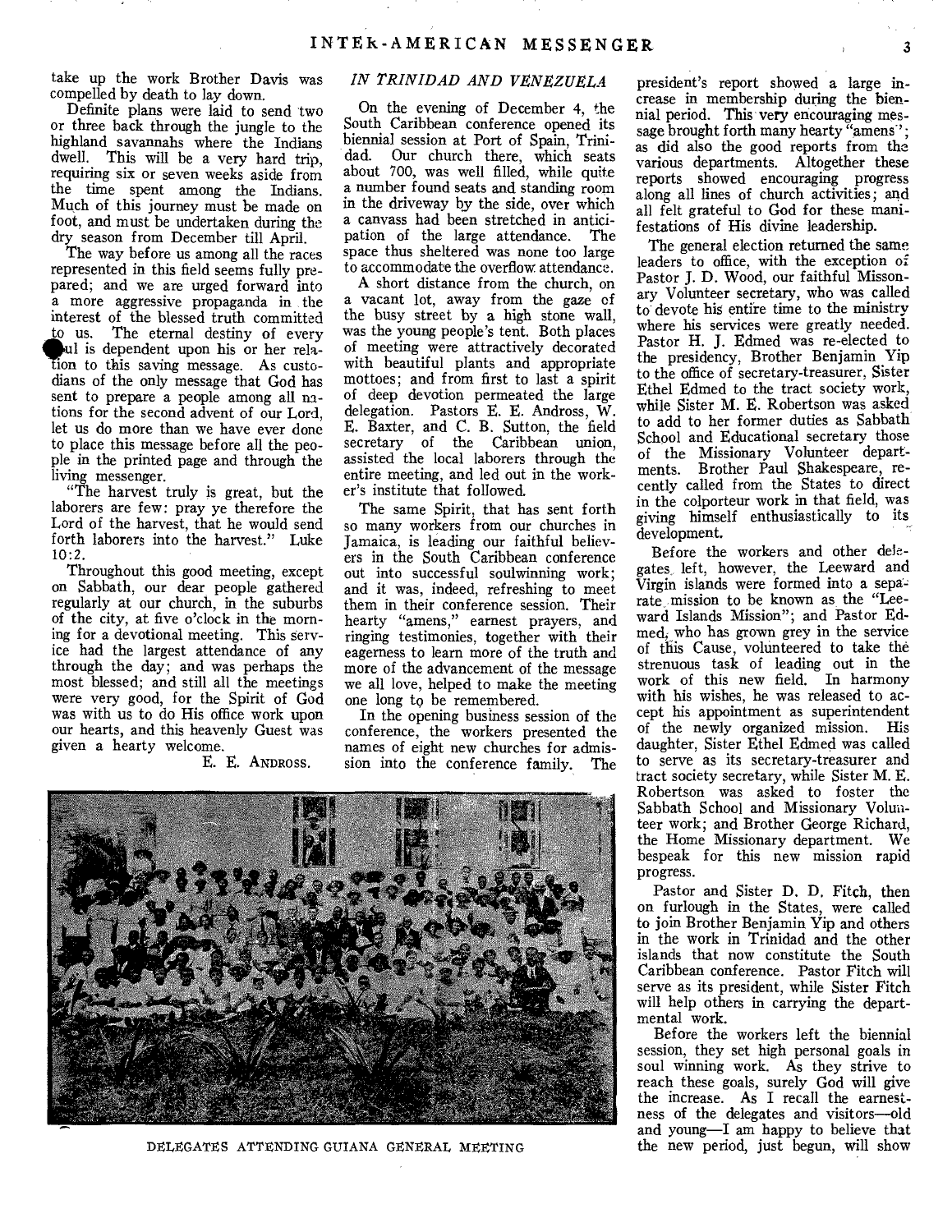much more rapid growth than has any previous biennial term.

It will be proper to make special mention of the host of young people in attendance. They were faithful in attending both the early morning as well as the afternoon meeting conducted for the youth; and they also joined heartily in the other meetings, including the conference sessions. My heart still burns within me as I think of their thrilling testimonies, recall how loyally they helped in the prayer bands and remember how some of them had suffered and were suffering persecution for the truth's sake.

When we reached Venezuela to attend their biennial meeting, we found a small company of believers. The entire membership of that mission is only about one third as large as the membership of the Port of Spain Church. But the spirit of consecration is not lacking. The earnestness of the few believers assembled was refreshing, indeed. As with the help of an interpreter, we were made to understand better the spirit of devotion that we felt in their presence, and could see the miraculous way in which God had led them, I was often reminded of the story of Christ's miracle at the marriage feast in Cana. These Spanish believers had known the truth only a short time; but they seemed like workers of long experience, whose first love, like Paul's, had deepened into an unbendable determination to press toward the mark of the high calling in Christ Jesus.

And I said to myself, as I began to fathom the meaning of what my eyes beheld: This is nothing short of a miracle. As at the wedding feast in Cana, Jesus turned the water into wine to meet the needs of the hour, so today in His rapidly closing work, He is performing a similar miracle in the lives of new believers that they may press forward shoulder to shoulder with workers of long experience in the great work of seeking the lost.

A brief story of the work in this interesting field will appear in another issue of this paper. At this time I must only tell you that we had a very good meeting. Plans were laid for as strong, aggressive work as the slender force of laborers would permit; and the delegates left that gathering determined to do their utmost to save the lost, cost what it may. Pastor L. J. Borrowdale, who was called to the superintendency of the mission, leads out in a strong, earnest way; and several devoted colporteurs, under the faithful leadership of Brother Fred Steeves, as well as a number of experienced evangelistic workers, went forth from that meeting determined to give their all for the salvation of the lost in Venezuela.  $\mathbf{r}$ 

| <b>ANTILLIAN</b> | UNION | MISSION |
|------------------|-------|---------|
|                  |       |         |

| J. A. LELAND -                             | ٠                        | - Superintendent |  |
|--------------------------------------------|--------------------------|------------------|--|
| A. P. CHRISTIANSEN                         | <b>Contract Contract</b> | - Secy.-Treas.   |  |
| Office Address: Corrales 2-A, Havana, Cuba |                          |                  |  |

#### *CATCHING A VISION*

A letter recently received from one of our lay-workers in Jamaica indicates that the Spirit of God is impressing in a very definite way some of our workers in the harvest field. They are catching a vision of the time in which we are living, and of the needs of the hour. This brother writes: "If my life is spared to see the coming year, I do not believe that I will be in — because there is too much work to be done in the country. Every time Brother comes down from — he says there is a call for the message in all the different districts, and I am troubled much over it, so I am planning to go and live at so that I may be able to work among the people."

This is' the spirit of the laymen's movement, by which the Lord will finish the work and cut it short in righteousness. There are many men and women of talent in large churches of our conference, who could accomplish a great work for the Lord if they would heed the instruction of the *Testimonies,*  and move to some district .where they could live and teach the truth, and thus raise up new companies of believers in the message. In *An Appeal,* you will find the following words: "There are honest-hearted men and women out in thg hills that must be given the message of warning . . • Say not, 'We cannot afford to work in a sparsely-settled field, and largely in a self-supporting way, when out in the world are great fields where we might reach the multitudes." Again in *Testimonies, Vol. 7, pp. 2?, 23,* we read:

"In the fields where the conditions are so objectionable and disheartening that many workers refuse to go to them, most remarkable changes for the better may be brought about by the efforts of self-sacrificing lay members. These humble workers will accomplish much, because they put forth patient, persevering effort, not relying upon human power, but upon God, who gives them favor. The amount of good that these workers accomplish will never be known in this world."

Where there is one working in this<br>by, there should be twenty. Many way, there should be twenty.

will hold on to their house and lot in the city until it will be forever too late to dispose of it, and they will be compelled to leave it,—not to go to the country to sound the message, but to flee as the Christians fled from the city of Jerusalem, when the Roman army surrounded it. May the Spirit of God impress many to follow the example of the brother referred to at the begin-<br>ning of this article. C. E. Woop. ning of this article.

Professor W. H. Wineland, principal of the West Indian Training School, located at Mandeville, Jamaica, sends the following message of cheer in a personal letter:

"School here is progressing nicely th year though we have had many perplexing problems. There are 99 enrolled at present. This is one less than the total enrolment last year. Every room has two, and several have three students. We hope to be able to send several into the work permanently at the close of the term.

"We have a bakery started and people are quite anxious for our bread. We have also started a tailor shop, and have four young men learning that trade. The young man in charge was formerly a student. The sheet metal machinery is mostly installed and soon we expect to have some tin and galvanized ware ready for market."

There are other notes of progress from the Antillian Union: Brother Troupe reports victories for the truth in Orange, Jamaica. One new believer. through the reading of the Harvest In. gathering magazine, decided to keep the Sabbath.

From the little island, Grand Cayman, also a part of the Jamaica Conference. Brother Lawson writes: "I can say that with the scattering of our truth-filled papers, visiting, and holding of Bible studies, a great stir is being made in George Town. Two aged ladies have definitely taken their stand, as a result of the Bible studies held in their home We are also conducting a Sabbath School in their home. Yesterday there were present twelve who are deeply in terested.... I can hear distinctly the 'sound of a going in the tops of the mulberry trees.'"

In a recent letter, Brother J. W Grounds says: "We were glad to have Brother Raff with us for two and one half months. With the help of Brother Odom, he conducted a splendid colpor teurs' institute in the latter part of De cember! The colporteurs received some real help, and we are looking for ( better year with the printed page in Porto Rico during 1925."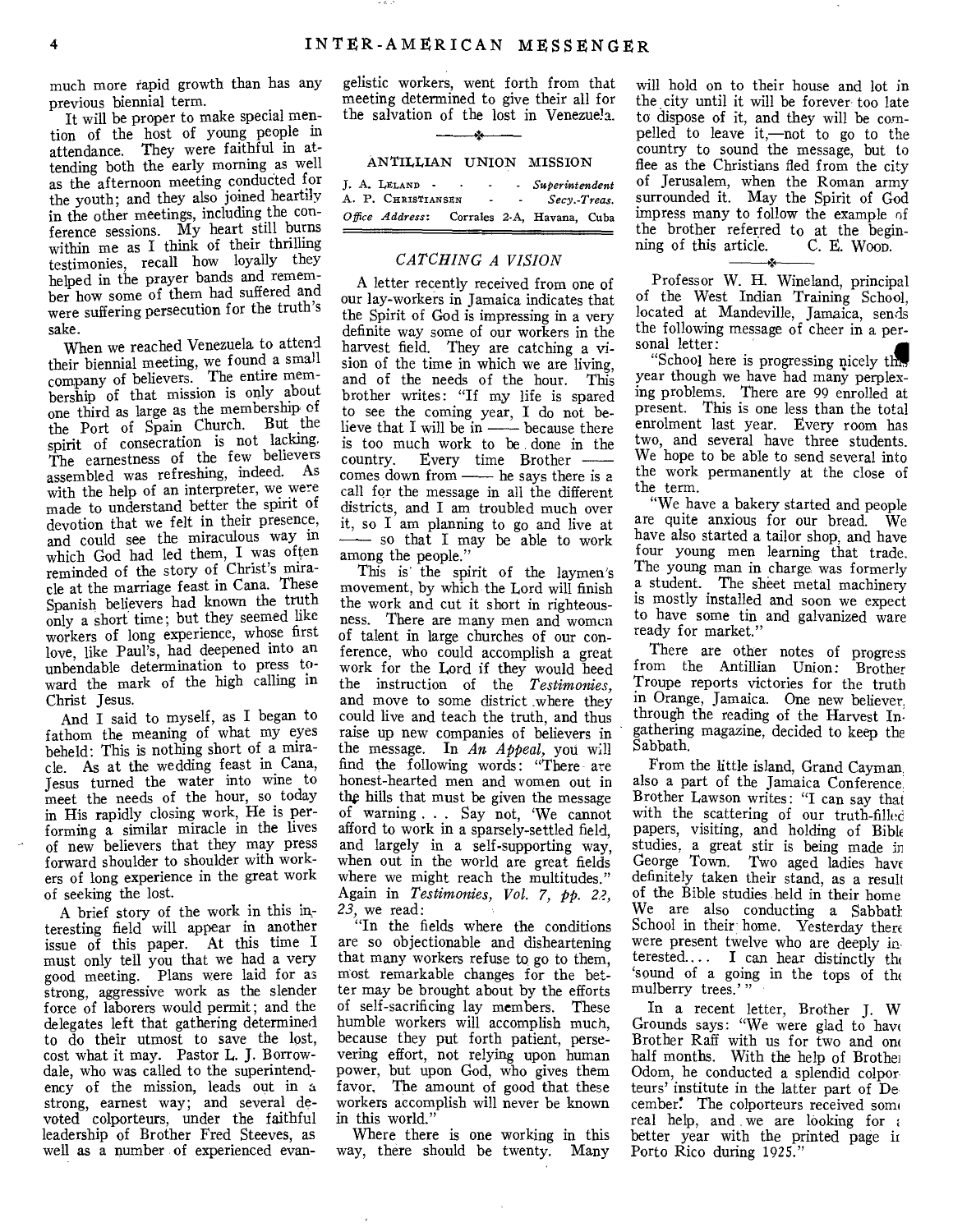#### AZTEC UNION MISSION

| D. A. PARSONS -                               | $\sim$        |  | Superintendent  |  |
|-----------------------------------------------|---------------|--|-----------------|--|
| C. V. WILLIAMS -                              |               |  | $ Secv.$ Treas. |  |
| Office Address: 4a, Querétaro No. 74, Mexico, | D. F., Mexico |  |                 |  |

#### *WINNING AGAIN*

[Evangelina Morán is one of the four boarding students in our La Loma country school in Salvador. After an encounter with the priest of the near-by village, she related this story to Brother E. P. Howard who very kindly sent this translation for the MESSENGER.]

The priest said that it was a pity that we were heretics, and that it would better if we were with him. We talked with him for an hour and a half on Sabbath. The following day his sermon consisted of references to us. He told his congregation that they must never be friendly to us, because we were cursed and not worthy of so much as a look; and then he said other things to intimidate his agents. He said that he could come to us, for to him we could do nothing.

One day he passed our school just as the students were entering. "Why do you come here?" was his harsh inquiry. Then, demanding that they tell him where they lived, he immediately visited their parents. He went from house to house, telling horrible things of our religion; and two of the parents believed what he said. But here in the settlement there is a lady who is not ignorant of our religion; she is the mother of one of our students, and is impressed that the advancement and good conduct of her child disproves what the priest has said. When the mothers told their children they could not come to school any more, they cried and were very sad; but this lady revealed to them the deception of the priest, so the students failed to come only one day.

When this happened, we had eight students; and surely we should not be disheartened, for now there are fourteen very faithful, intelligent students. Many parents tell us they are only waiting for the school to close where their children are attending now, that they may send them to our school. It is certain that the priest becomes more discontented every day as he sees the attendance. The people do not pay attention now to what he said about our wanting their children in order to eat them; and because the people paid no attention to what he said, he took a large, fine paper, and writing on it with red ink, he told them that God had sent this letter from heaven to him for them that they might see what they were doing. But with

all this, he could not overcome the bad impressions he had formerly made.

The mothers have seen that his stories are false; and now the students come to Sabbath School, as well as to day school. They come joyfully and repeat the memory verses and sing hymns. One student told me that she had told her mother she was willing to miss any other day of school rather than the Sabbath School. We have talked with the parents of many children and it looks now as if we would have more than fifty students the coming year. EVANGELINA MORÁN.

Pastor C. E. Moon, superintendent of the Northwestern Mission of the Aztec Union, writes very encouragingly of the work in Nogales. He has been conducting a series of meetings in that city and as a result they have a good substantial company who are obedient to the faith.

During the last three months there were baptized seven candidates in Guatemala.

#### CARIBBEAN UNION MISSION

| W. E. BAXTER |   | Superint end ent                              |
|--------------|---|-----------------------------------------------|
| C. E. KNIGHT | ۰ | Sec v.-Treas.                                 |
|              |   | Office Address: Apdo. 136, Caracas, Venezuela |

#### *A VISIT TO COLOMBIA*

Although it is rather late to refer to a visit to Bogota, Colombia, last August, I have decided to do so inasmuch as I have not seen any report from that field since then. In company with Pastor E. M. Trummer, superintendent of the Colombia mission, I left the Canal Zone after the union mission committee meeting, and, after a week or eight days of travel by boat, mule, and train, we arrived at Bogota.

I found the work quite well established, with an interesting group of fifteen or twenty members organized in church fellowship, and with prospects for continued development of the work there. Brother and Sister Brayshaw, who accompanied us from Cali, located in Bogota where they found that the outlook for the immediate future was more promising than at Cali. This more promising than at Cali. change will concentrate more the efforts now carried on as the inconvenient, expensive, and slow means of communication between these two cities prevenrs frequent visiting.

After attending to matter pertaining to the office which occupied me for several weeks, I returned to Caracas. Descending the Magdalena river to the

north coast, I arrived in a little over a week at Barranquilla, the second city of the republic. Here is another small church whose interests are being cared for by Brother A. Redondo. During the three days I was there the time was fully occupied in holding meetings and in council. The Lord's supper was celebrated, and two men and their wives were baptized.

During my stay in Colombia one of the few colporteurs in that field died suddenly. That brought gloom over the little church at Barranquilla, where he was a member; and the enemy was employing that circumstance to discourage and turn souls from the truth. Nevertheless the brethren seemed to be of good courage and determined to walk in the light.

A few members in Medellin have also been having some heavy trials; but Brother Cleaves is now with them, and God is blessing his work there. The work in these three cities of Colombia should not be left to decay. It is necessary that workers be stationed in them; for the great distances there do not permit frequent visiting by the superintendent.

descending the Magdalena river, I became acquainted with a physician and oculist, grandson of a former president of Colombia. He gave close attention, during our conversations, to my exposition of some of our prominent points of faith. He is an advocate of temiperance, abstains from tobacco and stimulants, and is quite a strict vegetarian. He received a copy of the temperance number of *El Centinela* sent out by the mission office last winter or spring, and evinced a desire to enter into communication with Brother Cleaves at Medellin. May it be possible that he will become still further interested!

I shall not soon forget the sweet communion and cordiality shown by the Colombian brethren. C. E. KNIGHT.

 $\mathbf{r}$ 

"We have concluded the Week of Prayer in Caracas," wrote Pastor C. E. Knight in December. "The Lord came very near in the first meeting and a good attendance and interest was manifested throughout the week. Advance steps were taken by some, and others were revived. The children, although few in number, received due attention, and they contributed largely to the success of the meetings by their sincere and simple participation in prayer and testimony in the presence of their parents. The last Sabbath was a day of victory for the entire church and the closing meeting was a season of special blessing.'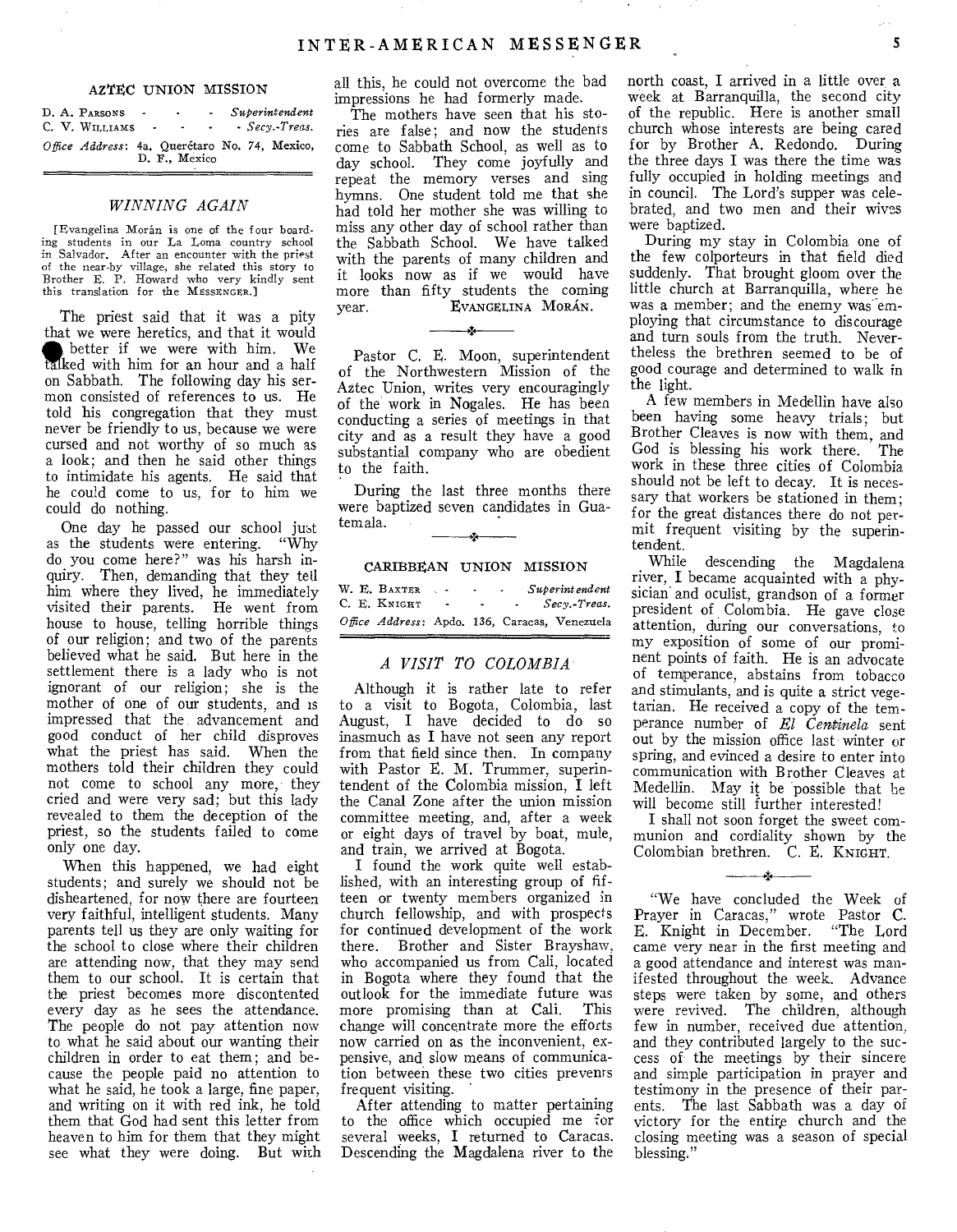### PUBLISHING DEPARTMENT

OUR FIELD LEADERS<br>ANTILLIAN UNION ANTILLIAN UNION - G. D. Raff *Cuba,* R. E. Stewart *Jamaica,* 0. P. Reid *Porto Rico,* Leo Odom ANTILLIAN UNION<br>
Cuba, R. E. Stewart<br> *Porto Rico*, Leo Odom<br> *AzTEC UNION*<br> *Northern Dept.*, J. W. Phillips *Southern Dept.*, H. A. Robinson<br> *Northern Dept.*, J. W. Phillips *Southern Dept.*, H. A. Robinson

CARIBBEAN UNION C. B. Sutton *Guiana,* F. Hutchinson *South Caribbean,* P. E. Shakespeare *Venezuela,* F. W. Steeves

#### *BUILDING UP THE COLPORTEUR ARMY*

The recruiting of larger and stronger colporteur forces throughout the field is claiming the attention of field leaders in many parts. This is as it should be, for it should ever be borne in mind that the literature circulation is accomplishing a great deal in the proclaiming of the everlasting gospel. In every field, we ought to have the maximum number of colporteurs the field will accommodate, provided, of course, that the right class of colporteurs can be brought into the service. A larger number of colporteurs for Inter-America should be the aim of our colporteur leaders, and doubtless greater results can be realized.

We believe each of the men upon whom rests the responsibility of leading out in this kind of work, is striving to strengthen his forces. Our field leader for Venezuela sends in a most encouraging report of his efforts to direct a strong work in the territory under his charge. Our readers will enjoy scanning the following lines, quoted from a recent personal letter from Brother F. W. Steeves:

"The work is going ahead in a very encouraging way. The Lord has answered my prayers and I am glad to tell you that more than six colporteurs are going into the field with the big books. Five are already at work, and two more will be in the field this coming montn. The men who are going into the work are good, consecrated men, and I have much confidence in every one of them. Really, I am quite proud of the splendid army of colporteurs going into Venezuela this year. We have just had a few days' institute but a fine spirit was manifested, and every one is going out with much courage, expecting great things from God in 1925.

"We have the republic all divided and each colporteur has promised to be responsible for his district. In this way we plan to work the most remote parts of the field. My oldest and best tried man has been sent to the Andes to carry on the work where Brother Lopez lost his life. I have just had a telegram from him. He is already on the job and at work. He took 200 *Patriarchs* with him and 600 little books. The second *man*  with *Patriarchs* has gone to finish up the district with that book in the state this side of the Gulf of Mara-A new and very fine young man from the llanos has gone over to the states sloping down from the Andes toward the river with 150 *Heralds.* I went with the fourth man over into the great llanos just as soon as the institute was over, with *Our Day. We* took orders from all the principal officials in Calabozo, the capital of the state, securing 23 orders in three days' time. Since coming back from there I went with another man to the capital of another state southeast from

Caracas. In this place we found the people very fanatical, but the Lord blessed us with eight orders for *Our Day,* and about the same number of orders for the little books in sets of three.

"I have been planning on going to Maracaibo with another man by the first boat in February. The young man being placed there is from the llanos, and has had fine success with little books here in Caracas. We shall sell *Our Day,* and I plan on staying' with him about a month, until we make a big delivery. Maracaibo is the second commercial center of Venezuela and oil has brought a lot of money there of late. We should do well there. •

"This year we have our goal set for \$12,000, and I see no reason why we should not reach it."

A very brief report from Porto Rico has recently been received, too. Brother Leo Odom, with Brother G. D. Raff's assistance, conducted a lively one-week's institute. in which all phases of institute work were touched upon. Brother Odom writes:

"A nice little company of six regular colporteurs and perhaps two magazine workers will go out as a nucleus upon which we expect to build."

Brother J. G. Pettey, of Jamaica, mentions that Brother 0. P. Reid, the field missionary secretary, is beginning to lay plans for a strong effort in that little island, with a student colporteur force of perhaps 18 or 20, beginning about the first of June. There is to be some intensive work on that island during the vacation period.

Similar activity is doubtless being planned in all parts of the division, at least where leadership has been provided. We shall be glad to pass on other items occasionally, giving an insight into the work being done in the different fields.

#### *SALESMANSHIP*

Every man who is engaged either in a profession or in a trade is a salesman of his own abilities. The employee sells his services to his employer. Two men in partnership sell their services to each other. The doctor, the lawyer, and even the preacher, is a salesman. Each has certain information or skill to dispose of, and his success in finding purchasers is an index of his prosperity. Within the past few weeks we have witnessed a spectacular selling campaign staged by candidates for the Presidency of the United States. Each man was endeavoring to sell to the people his ability and desire to serve them. It is therefore true that, from the highest to the humblest, *all* men are, of necessity, *salesmen.* 

When we recognize salesmanship in this larger relationship to all intercourse between men, we are led to appreciate more fully the values that accrue to the individual who understands and practices its principles. A course of training in salesmanship and a field experience in selling, I regard as a very important part of the equipment which every young person would do well to secure in making his preparation for his life's journey.

Our denominational colporteur work affords an excellent means of gaining a selling experience. It is missionary work of the highest order. It is an excellent experience for all who have the ministry in view. It is, at the same time, educational and cultural, and the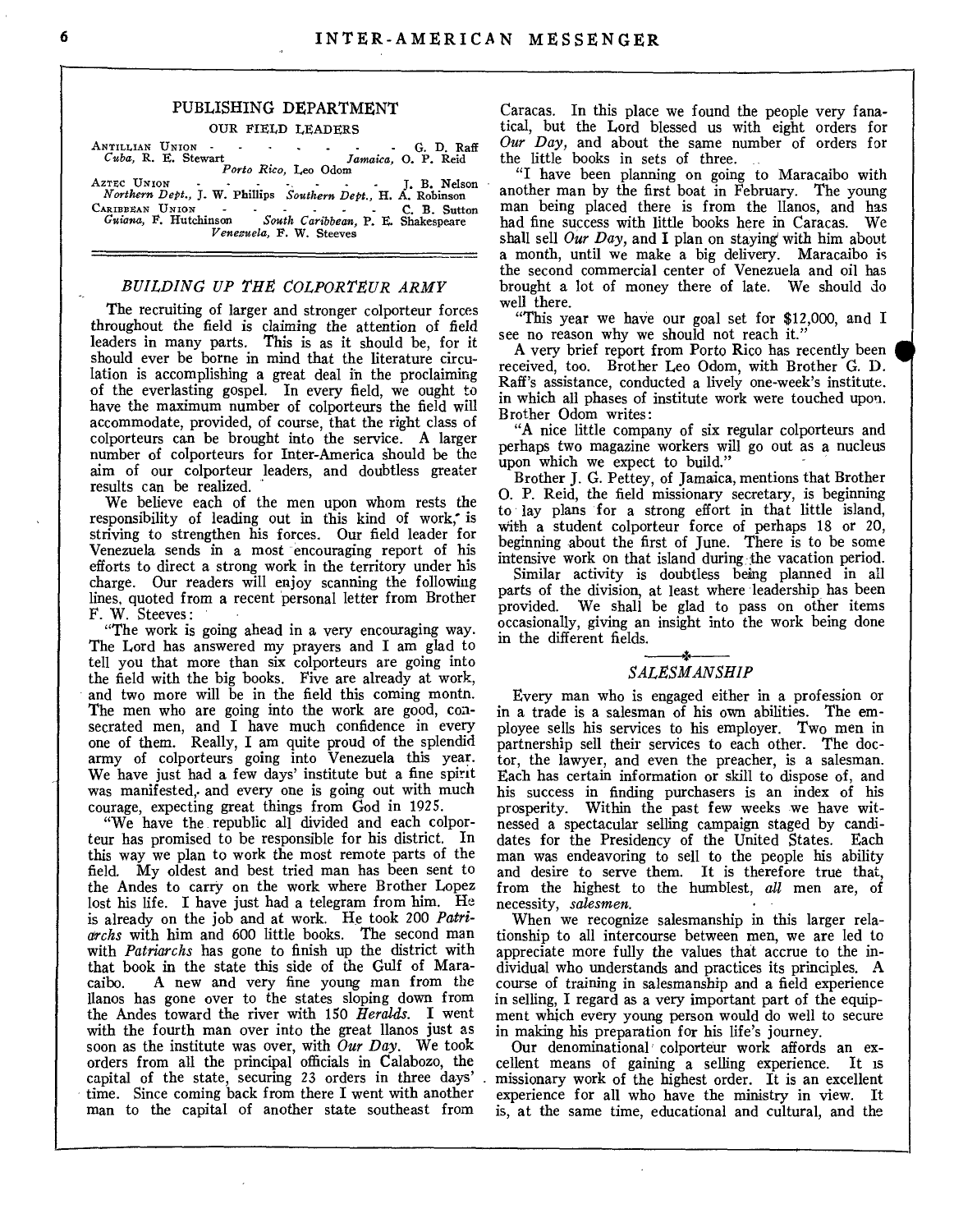surest known developer of a positive, pleasing personality.

I believe that every Seventh-day Adventist young person who contemplates becoming a public worker in the capacity of doctor, teacher, minister, etc., should plan for at least three months of successful. canvassing experience as a part of his educational preparation. Such an experience will be of great benefit through all the later years of life by greatly increasing the working efficiency of every one who secures *it.-Prof. W. I. Smith, in "The Gospel Ambassador."* 

#### *LEADING ARTICLES FOR MARCH CENTINELA*

"The War Against Liquor," by U. V. Wilcox, a splendid, informative article on prohibition in the States, accompanies the cover. With its illustrations and "boxes" of pertinent display matter, it occupies four pages.

"Is Houdini Correct?" is a timely discussion by  $L$ . A. Smith of a current phase of the problem of spiritualism.

Two articles on health: "Frank Medical Advice," by Doctor "Anonymous," which is the first of two most helpful articles by a reputable practitioner; and "When You Eat an Excess of Protein," by Dr. R. Manning Clarke, being the eighth of his series.

"The Blue Dress," by Helen P. Metzger, is an absorbing narrative of a brilliant but thoughtless young lady. On the Children's Page will appear a most interest-

ing story about how "John Cures the Deer."

R. F. Cottrell continues his series on fundamental truths under the title, "A Defective Nutrition."

Remember that *"El Centinela* is published in Latin America for Latin Americans." We plead that increasing thousands may have the privilege of reading its pages.

#### *ARE THERE ANY CHINESE IN YOUR VICINITY?*

7

If there are you should give attention to this notice of new literature prepared in their language (Wenli) literature that contains a message for them. Several books, bound in heavy art paper covers, have recently been brought out by the Shanghai house, as follows:

| Last Day Alarm, similar to the English          |      |
|-------------------------------------------------|------|
| Heralds, and about the same size - - \$1.50     |      |
| <i>Beginnings of Things</i> , translation of an |      |
| abridgement of Patriarchs and Prophets          | 1.00 |
| Great Man of Western Asia, a story of           |      |
| Daniel the prophet - - - - -                    | 2.00 |

Aside from these paper-bound books are the cloth books as listed in the general catalog. As yet we do not have a supply of the above-mentioned books in paper bindings, but expect to have in due time. There surely are those in Inter-America who are interested in presenting the message to the Chinese people within our borders. Report your desire to your 'tract society officers, and arrange for a few of these books for circulation among the people who read this language.

## WATCH FOR AN IMPORTANT ANNOUNCEMENT IN THIS SECTION NEXT MONTH

*"EL CENTINELA" CIRCULATION CENTRAL AMERICAN BRANCH, PACIFIC PRESS PUBLISHING ASSN. JANUARY 1925 SALES REPORT, JANUARY 1925* 

| Cuba                 | 4,204                  |           |                  | Subscription         | Trade            | Educa.               | Tracts           | Total    |
|----------------------|------------------------|-----------|------------------|----------------------|------------------|----------------------|------------------|----------|
| Dominicana           | 300<br>1,214           |           | <b>Bahamas</b>   | 68.50                | 60.10            | 13.10                | $\cdots$         | 141.70   |
| Porto Rico           |                        |           | Cuba             | 61.75                | 48.45            | 1.00                 | 1.50             | 112.70   |
| Antillian Union      | 5,718                  |           | Dominicana       | .                    | 7.60             | .                    | .                | 7.60     |
| Guatemala            | 202                    |           | Haiti            | .                    | $\cdots$         | $\cdots$             | $\cdots$         | $\cdots$ |
| Honduras             | 168                    |           | Jamaica          | 41.75                | 271.25           | .                    | $\cdots$         | 313.00   |
| Mexico               | 1,720                  |           | Porto Rico       | .                    | 114.15           | .                    | 12.10            | 126.25   |
| Salvador             | 220                    |           | Antillian Union  | 172.00               | 501.55           | 14.10                | 13.60            | 701.25   |
| Aztec Union          | 2.310                  |           | Guatemala        | 484.00               | 4.10             | .                    | 51.75            | 539.85   |
| Colombia             | 496                    |           | Honduras         | 556.00               | 4.50             | .                    |                  | 560.50   |
| Venezuela            | 385                    | $\bullet$ | Mexico           | 1,224.00             | 29.75            | $\cdots$             | $\cdots$<br>1.00 | 1,254.75 |
| West Caribbean       | 265                    |           | Salvador         | 1,197.00             | 32.05            |                      |                  | 1,229.05 |
| Caribbean Union      | 1,146                  |           | Aztec Union      | 3,461.00             | 70.40            | .                    | 52.75            | 3,584.15 |
| <b>INTER-AMERICA</b> |                        | 9,174     | Colombia         | 3.75                 | 11.75            | 10.50                | 17.90            | 43.90    |
| Arizona              | 28                     |           | Guiana           | .                    | .                | $\cdots$             | .                | .        |
| Calif. Bible House   | 123                    |           | Leeward Islands  | $\cdots$             | 3.15             | $\cdots$             | .                | 3.15     |
| Central California   | 41                     |           | South Caribbean  | .                    | 61.80            | .80                  | .05              | 62.65    |
| S. E. California     | 26                     |           | Venezuela        | 903.50               | 13.10            | .75                  | .                | 917.35   |
| Southern California  | 232                    |           | West Caribbean   | 1,687.65             | 204.05           | 1.25                 | 5.10             | 1,898.05 |
| South Texas          | 150                    |           | Caribbean Union  | 2,594.90             | 293.85           | 13.30                | 23.05            | 2,925.10 |
| Miscl. States        | 45                     |           | INTER-AMERICA    | 6,227.90             | 865.80           | 27.40                | 89.40            | 7,210.50 |
| United States        | 645                    | 645       | P. P. Branches   | 9.60                 | .50              | $\cdots$             | .                | 10.10    |
|                      |                        | 29        | Other S. D. A.   | 4.00                 | .                | .                    | .                | 4.00     |
| Miscl. Foreign       |                        |           | Miscellaneous    | .                    | .15              | .                    | .                | .15      |
| Philippines          |                        | 29        | 1925 Total, Jan. |                      |                  |                      |                  |          |
|                      | $TOTAL$ , Tan. $1925-$ | 9,877     | 1924 Total, Jan. | 6,241.50<br>1,682.50 | 866.45<br>577.20 | 27.40                | 89.40            | 7,224.75 |
|                      | December 1924-         | 10.699    |                  |                      |                  | 211.70               | 65.65            | 2,537,05 |
|                      | Tanuary 1924-          | 18,409    | <b>INCREASES</b> | 4,559,00             | 289.25           | 184.30<br>(Decrease) | 23.75            | 4,687.70 |